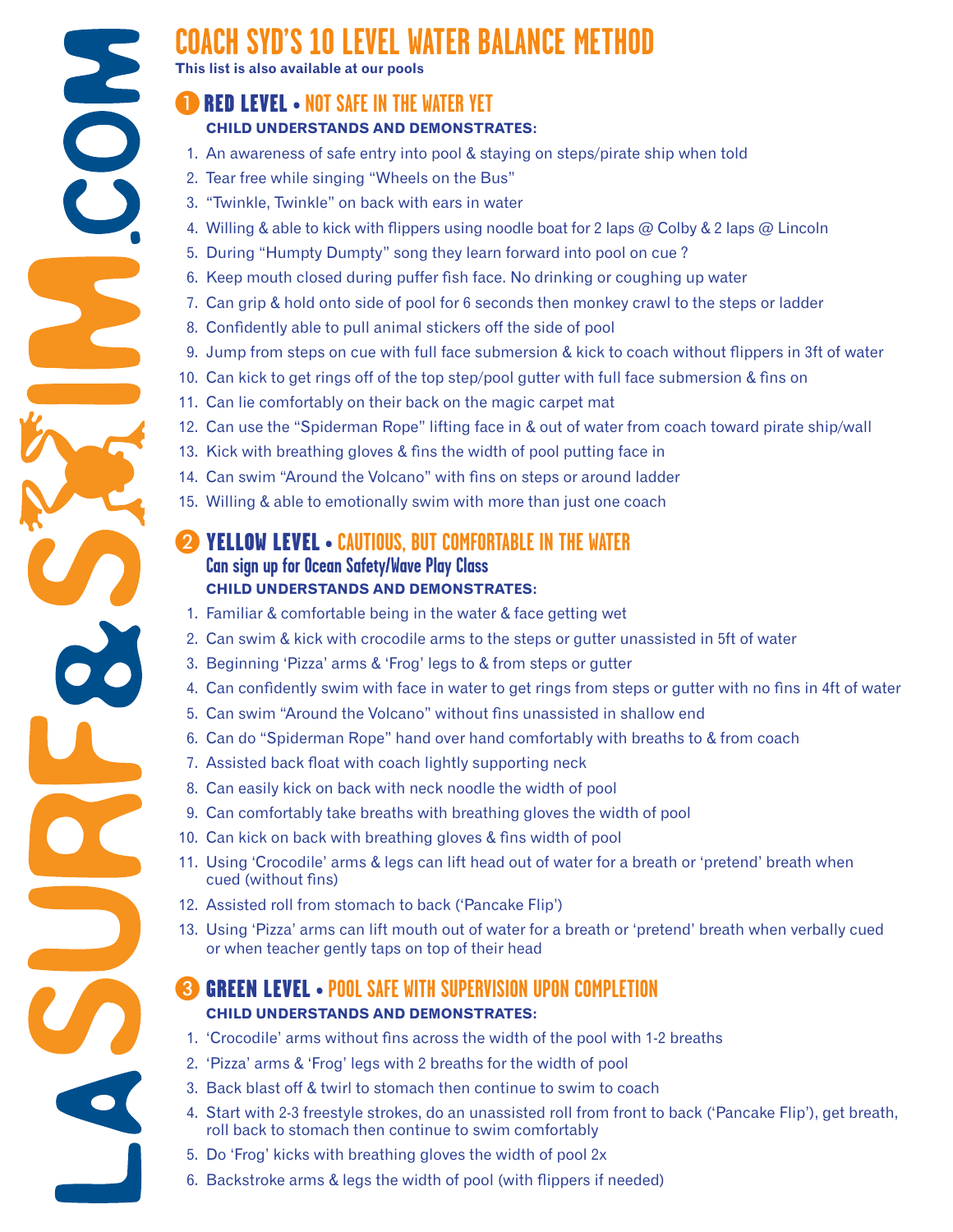- 7. Do Dolphin kicks the width of pool with fins & streamline arms or arms at side
- 8. Kick on back with breathing gloves / 2 laps at Colby, 1 lap at Lincoln
- 9. Can swim "Around the Volcano" without fins unassisted in deep end
- 10. Can pull themselves out of pool unassisted (elbow, elbow, belly, knee)
- 11. Take a big leap from side of pool, turn around & swim back to wall with goggles
- 12. Take a big leap from side of pool, turn around & swim back to wall **without** goggles
- 13. Can do a cannonball into the pool
- 14. Can get toys from bottom of pool in shallow end using legs to push off the bottom
- 15. Willing & able to swim the width of pool without goggles (Pizza/Frog & Crocodile freestyle strokes)
- 16. Can swim width of pool with water flooded in goggles 3x
- 17. Jump into pool & go into a 5 second back float

## D ORANGE LEVEL **• CAN SIGN UP FOR SURF LESSONS CHILD UNDERSTANDS AND DEMONSTRATES:**

- 1. 8 'bobs' with a push off the bottom in shallow end
- 2. Can do 3 dolphin kicks per 1 butterfly arm cycle without fins / 2 laps at Colby, 1 lap at Lincoln
- 3. Backstroke start with streamline arms kicking width of pool
- 4. Backstroke start / 2 laps at Colby, 1 lap at Lincoln backstroke swim (focusing on windmill arms, both arms never down at side at the same time!)
- 5. Breaststroke with breaths / 2 laps at Colby, 1 lap at Lincoln
- 6. Freestyle swim (making sure hands are never down at the waist at the same time)
- 7. Freestyle & side breaths focusing on legs & hips staying toward the top when head turns for breath / 2 laps at Colby, 1 lap at Lincoln
- 8. Push off wall with one streamline arm pointing direction of travel & one hand on the wall. Feet pushing off to begin streamline freestyle / 2 laps at Colby, 1 lap at Lincoln
- 9. 45 second unassisted back float
- 10. 15 second water tread
- 11. Assisted underwater summersault (can hold nose if absolutely necessary)
- 12. Unassisted jump into deep end, 15 second tread then swim to the wall then unassisted climb out of the pool in deep end
- 13. Seated dive
- 14. Knee dive

## E CORAL LEVEL **• CAN TRY OUT FOR SWIM TEAM AT LINCOLN MIDDLE SCHOOL CHILD UNDERSTANDS AND DEMONSTRATES**

- 1. Can correctly name all 4 competitive strokes: Freestyle (not Crocodile arms), Backstroke, Breaststroke & Butterfly
- 2. Swim Butterfly & Breaststroke several feet away from wall, swim back to wall & "high five" the wall, exaggerating a legal double hand finish / 4 x Butterfly, 4 x Breaststroke
- 3. Can correctly name the order of individual medley: fly, back, breast, free (if needed, "There's a fly on my back but the breast is free")
- 4. Backstroke start then count strokes from flags to wall at Lincoln, at Colby, coach tells when to stop arms & kick with one arm to the wall & when close to the wall one arm above the head, one arm beside leg, kicking fast for a legal backstroke finish
- 5. Do a Breaststroke kick with breathing gloves the width of pool, both feet turning out before they squeeze together
- 6. Backstroke start then 3 backstroke laps focusing on windmill arms / 2 laps at Colby, 1 lap at Lincoln
- 7. Legal Breaststroke kick with kickboard / 2 laps at Colby, 1 lap at Lincoln
- 8. Breaststroke focusing on hands not pulling down to waist / 2 laps at Colby, 1 lap at Lincoln
- 9. Push off wall with 1 arm pointing in direction of travel & one hand on the wall for a streamline breaststroke / 3 laps at Colby, 2 laps Lincoln
- 10. Squid/Octopus arms on back the width of pool (sculling)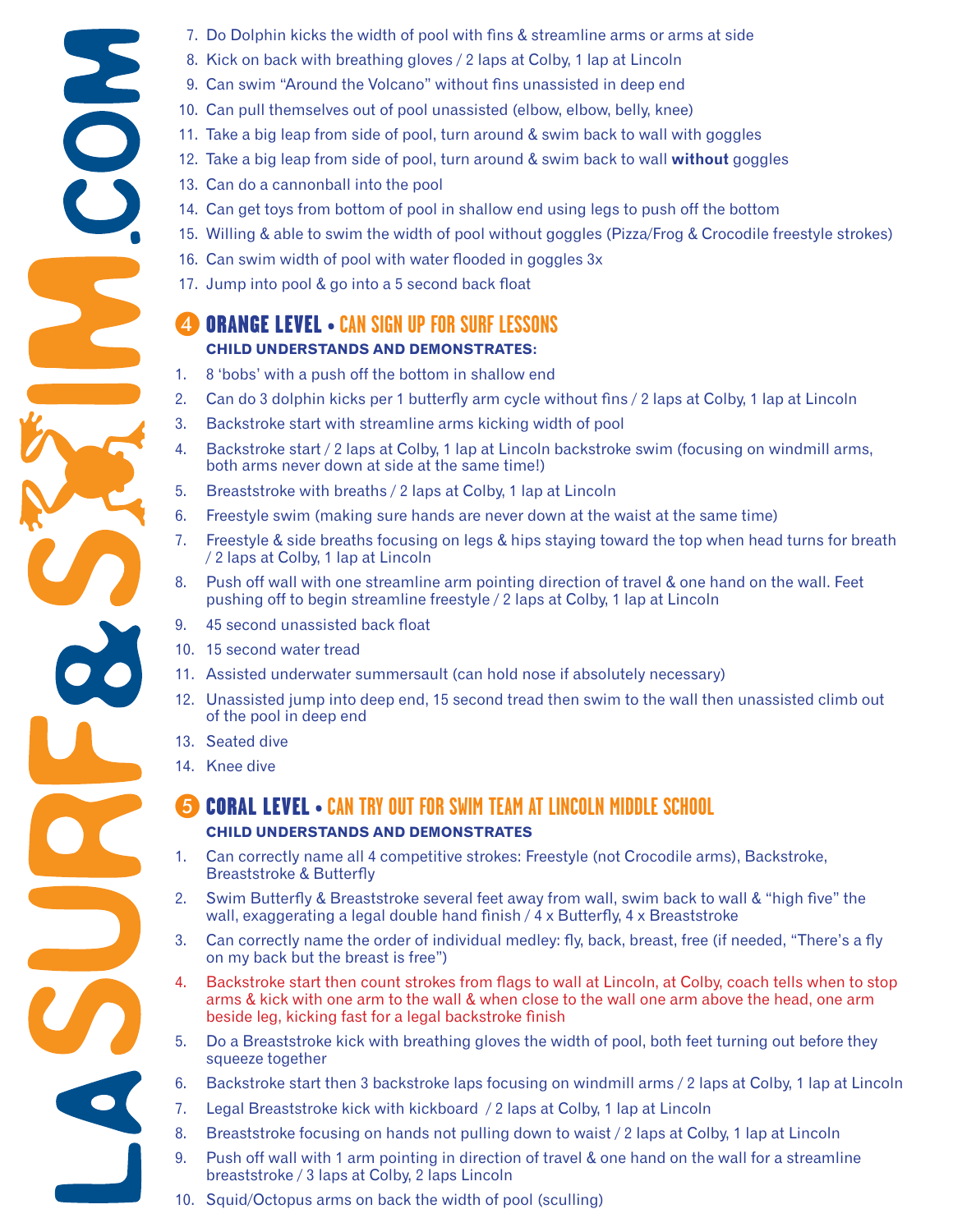- 11. 3 Grab Start dives, both feet parallel, toes curled over the lip of the deck, hands & or body touch the water before or at the same time as the feet
- 12. 3 Grab Track starts, 1 foot in front of the other with front foot toes curled over the edge of the pool & feet not touching the water before hands & body
- 13. Do 3 dives, swimmer's choice, no goggles
- 14. Swim an Individual Medley (fly, back, breast, free) / 1 lap at Colby, 1 lap or width at Lincoln

## **FOR BLUE LEVEL • CAN TRY OUT FOR A SWIM TEAM ANYWHERE WHEN COMPLETED CHILD UNDERSTANDS AND DEMONSTRATES**

- 1. 10 bobs in deep end then go 1/2 way to the bottom
- 2. Competitive legal butterfly stroke, feet must stay together, 2 hand finish
- 3. Backstroke arms with correct roll rotation (no windmill arms) / 2 laps at Colby, 1 lap at Lincoln
- 4. 2 pull, 1 kick breaststroke drill with 2 hand finish
- 5. Freestyle stroke breathing on both sides every 3 strokes (bilateral technique)
- 6. 1 lap 8/8 Drill Freestyle without fins (8 kicks on right/8 on Left)
- 7. 1 lap underwater dolphin kick with fins / 1 breath or less at Colby, 5 breaths or less at Lincoln
- 8. Elementary backstroke: Chicken, Airplane, Rocket / 1 lap
- 9. 2 lap windshield wipers/sculling on front
- 10. 1 lap streamline kicking on back without fins / 1 lap at Colby, 2 widths at Lincoln
- 11. Dolphin kick 1 lap on back with fins / 1 lap at Colby, 2 widths at Lincoln (streamline optional)
- 12. Get a ring from deep end with or without flippers / Colby, Lincoln on the incline
- 13. Tread water for 30 seconds
- 14. Unassisted summersault, no fins, no nose holding
- 15. Can do an underwater somersault & push off the wall on their back with streamlined arms
- 16. Can do an underwater somersault & streamlined push off on their back while slowly kicking from the back to the stomach, coming up & taking two freestyle strokes
- 17. Can consistently touch the wall with breast stroke & butterfly with both hands at the same time
- 18. Can swim each individual medley stroke in order ("Fly, Back Breast Free") without fins, making sure two hands touch on breast & butterfly
- 19. To simulate a surfboard wipeout, swimmer is tumbled underwater then staying calm & relaxed, come up to surface with one hand up to push away surfboard & climb back on (no goggles)
- 20. Tread water doing an eggbeater kick (practice by sitting on edge of pool & "passing" a soccer ball back & forth to themselves)

## G PURPLE LEVEL **• PORPOISE & MERMAID CANDIDATE CHILD UNDERSTANDS AND DEMONSTRATES**

- 1. Swim Freestyle without feet hanging below hips / 2 laps at Colby, 1 lap at Lincoln
- 2. Swim Freestyle with bilateral breathing every 3 strokes / 3 laps at Colby, 2 laps at Lincoln
- 3. Swim Breaststroke with arms shooting forward & held in a streamline position as legs squeeze together / 2 laps at Colby, 1 lap at Lincoln
- 4. Swim a Backstroke kick, rotating shoulders & hips so they break the surface of the water / 2 laps at Colby, 1 lap at Lincoln
- 5. Swim Backstroke with feet at hip level
- 6. 2 hand touch with streamline turns: fly/fly, fly/back, breast/breast, breast/free for width of pool
- 7. Back float 1 minute
- 8. Treading water for 90 seconds with arms & legs
- 9. Tread with one hand out of the water for 15 seconds
- 10. Tumble/flip turn with arms in streamline position before pushing off
- 11. Backstroke into wall, tumble turn & push off
- 12. Breaststroke arms with dolphin kicks / 2 laps at Colby, 2 laps at Lincoln
- 13. Kick underwater with fins, any stroke / no breath at Colby, 4 breaths or less at Lincoln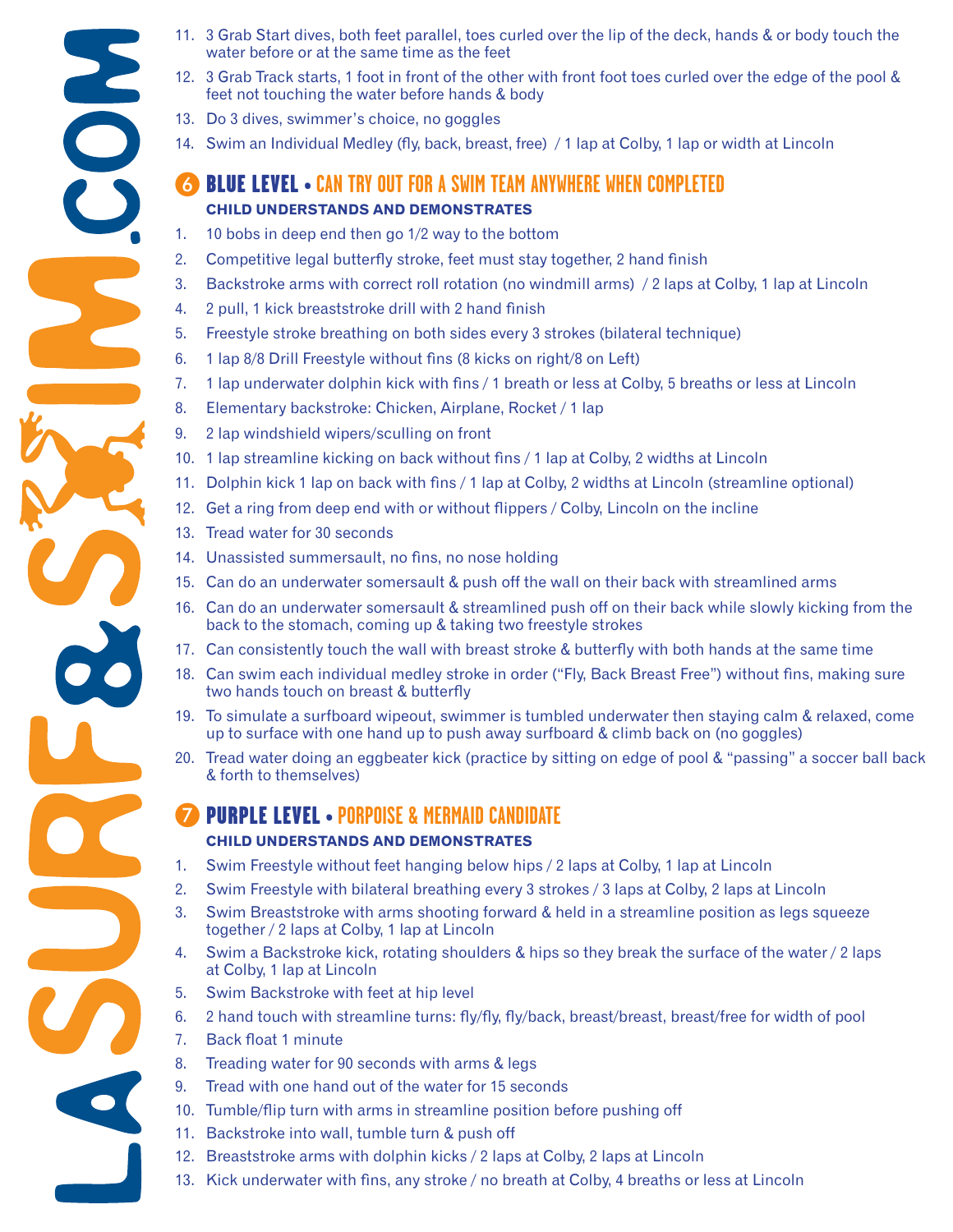- 14. Do a backstroke with streamlined arms & 8 underwater dolphin kicks
- 15. Get rings or toys from the bottom of deep end without flippers / at Lincoln on the slope or at deepest part (prefer coach to be underwater with student in case assistance is needed
- 16. Do a grab start streamline dive (hands grab lip of pool & enter water with hands stacked on top, top hand thumb holding hands together)

## H BROWN LEVEL **• SURVIVOR READY**

#### **CHILD UNDERSTAND AND DEMONSTRATES**

- 1. Do 4 freestyle laps, side breathing every 3 or 5 strokes
- 2. Do 4 backstroke laps
- 3. Do a Breaststroke, lifting head to breath every stroke with 2 hand touches & finish, hands not pulling past chin or chest / 3 laps at Colby, 2 laps at Lincoln
- 4. Butterfly swim legal kicks with a 2 hand touch & turn / 3 laps at Colby, 2 laps at Lincoln
- 5. Do 5 tumble/ flip turns, arms in streamline position, then push off on back while kicking & rotating onto side, then to stomach in streamline position - no nose holding!
- 6. Treading water 3 minutes without fins
- 7. Treading water 20 seconds, hands up, no fins
- 8. Treading water arms only, 30 seconds
- 9. Swimmer pretends to have a cramp in their calf. They must rub it, get breaths & make it to the end of the pool (self rescue) / 1 lap at Colby, width of pool at Lincoln
- 10. Tread water with clothes & shoes on, no goggles for 1 minute
- 11. Swim 1 lap fully clothed with no goggles / 2 laps at Colby, 1 lap at Lincoln
- 12. Swim 1 lap fully clothed on stomach, no goggles / 2 laps at Colby, 1 lap at Lincoln
- 13. While treading water, remove shoes & socks & swim unassisted with no goggles / 2 laps at Colby, 1 lap at Lincoln \*Explain to swimmer if they ever fell into body of water with clothes on, shoes makes it easier to survive
- 14. Dive to bottom of deep end & retrieve red, heavy balls using fins
- 15. Understands how to spot a rip current in the ocean & explain how to get back to safety by swimming parallel to the beach, then demonstrate by swimming parallel away from coach before getting back to shore/ the wall
- 16. Do a frog stroke underwater for 1 lap / 2 breaths at Colby, 5 at Lincoln

# **9 BLACK • SPECIAL OPS TOUGH**

#### **CHILD UNDERSTANDS AND DEMONSTRATES**

- 1. Swim freestyle for 6 laps without stopping, with tumble turns & streamlines off each wall
- 2. Swim backstroke for 3 laps with tumble turns
- 3. Swim breaststroke for 3 laps with an underwater pull down when they push off each wall
- 4. Swim butterfly stroke for 2 laps
- 5. Tread water for 2 minutes
- 6. Swim Individual Medley with legal turns / 2 laps of each stroke at Colby, 1 lap @Lincoln
- 7. Streamline underwater dolphin kicks with fins / 1 lap at Colby no breath, 1 lap at Lincoln 4 breaths
- 8. Kicking on back with hands together out of water pointing skyward / 2 laps at Colby, 1 lap at Lincoln
- 9. Tread water with both hands out of water for 30 seconds
- 10. Do a water polo backstroke (backstroke as if sitting in a chair to catch a pass in a water polo game) / 2 laps at Colby, 1 lap at Lincoln
- 11. Tread water in the deep end while pushing arms out of the water as high as possible as if trying to block a pass like a water polo goalie / 5x in a row
- 12. While kicking on their back, practice kicking the ball from their foot up to their hand / 3x with the right foot, 3x with left
- 13. Shoot a water polo ball into a goal or imaginary goal / 4x with left, hand, 4x with right
- 14. Catch a small ball thrown by the teacher using only one hand / 3x
- 15. Three pump fakes with the ball before throwing at a goal (able to do with each hand)